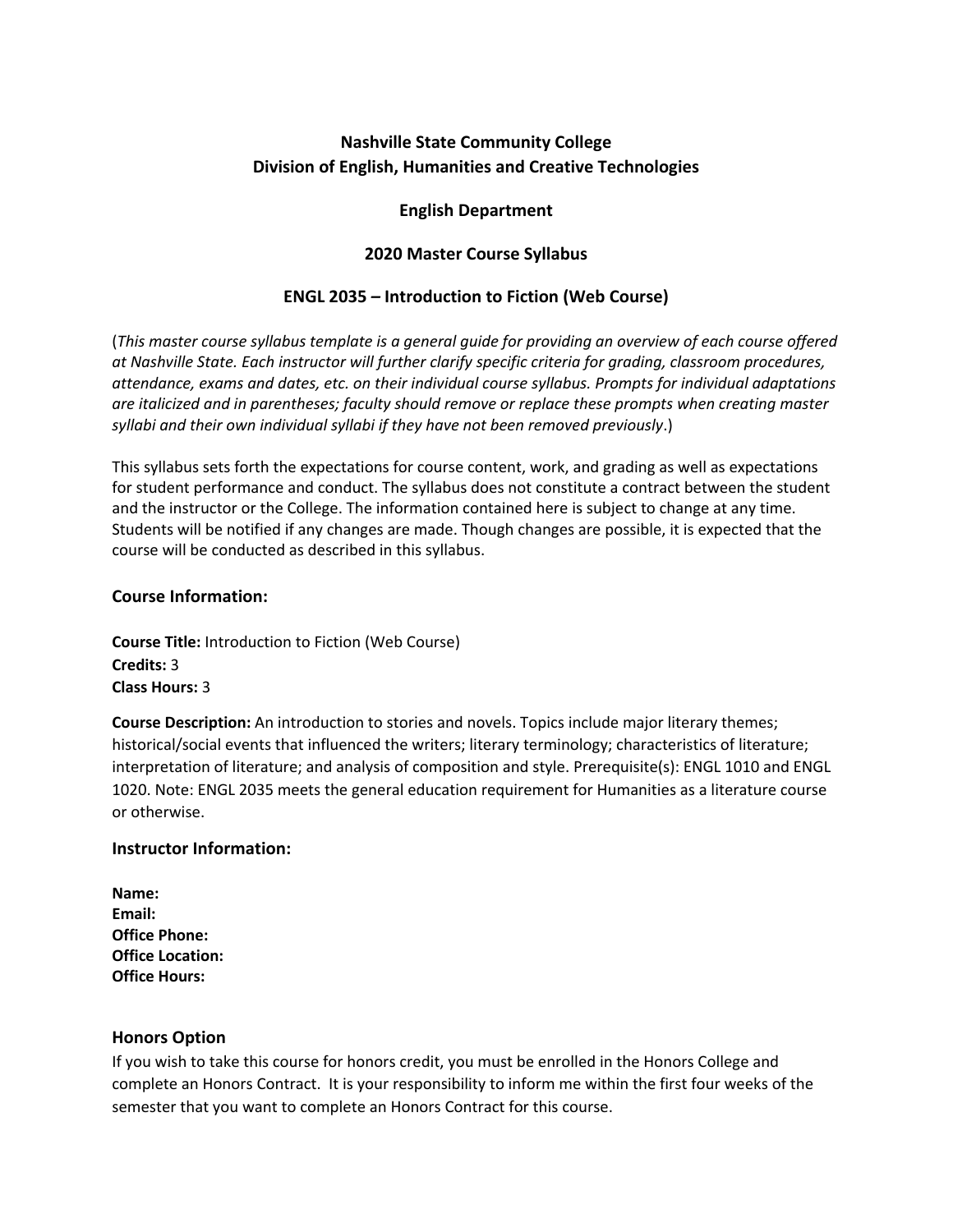## **Required Textbook(s) & Other Materials:**

### **Required Textbook(s):**

• Charters, Ann. *The Story and Its Writer,* 10th edition, Bedford/St. Martin's 2019. ISBN: 978-1- 319-10560-0.

### **Recommended Reference:**

- Your choice of handbook or website with 2016 MLA documentation and grammar guidelines.
	- o Suggested handbook: Hacker, Diane and Nancy Sommers. *A Writer's Reference*. 9th ed., Bedford/St. Martin's, 2018. ISBN: 978-1-319-05744-2.
	- o Suggested website: Online Writing Lab (OWL) at Purdue University

Once enrolled, all students should verify that they have the correct textbook and materials information by consulting the D2L/NS Online shell for the course. If you are registered with the Access Center and require an alternate format for the textbook and other course materials, please contact the Access Center at 615-353-3721, 615-353-3741, or accesscenter@nscc.edu.

## **Digital Course Materials (DCM):**

To ensure the lowest cost for students, this course includes a materials fee. This means that some or all of the required textbooks and materials for this course are available through your *NS Online* course shell. When you register for this course, the charge will appear on your account. If you decide you do not want to purchase the course materials embedded in *NS Online*, you can opt out of the program until September 6th, 2020. If you opt out, you will be responsible for obtaining the required course materials on your own.

### **Course Outcomes:**

Upon successful completion of this course, students should be able to:

- 1. Analyze significant primary texts as forms of cultural and creative expression. (O1)
- 2. Explain the ways in which humanistic or artistic expression reflects the culture and values of its time and place. (O2)
- 3. Frame a comparative context to critically assess the ideas, forces, and values that shape the texts. (O3)
- 4. Develop an interpretation of a literary text, collect research from appropriate sources, support the interpretation with evidence, and cite the source material. (O4)

### **Course Competencies:**

The following are general education competencies intended to support the course outcomes:

- 1. Write clear, well-organized documents. (C1)
- 2. Know how to locate, evaluate, and use information sources. (C2)
- 3. Use critical thinking skills. (C3)

### **Course Assessments:**

The following performance assessments will be used to demonstrate students' understanding, knowledge, and skills:

| Discussions (7 total - 25 points each) | 175 points (17.5%) |
|----------------------------------------|--------------------|
| Quizzes (7 total - 25 points each)     | 175 points (17.5%) |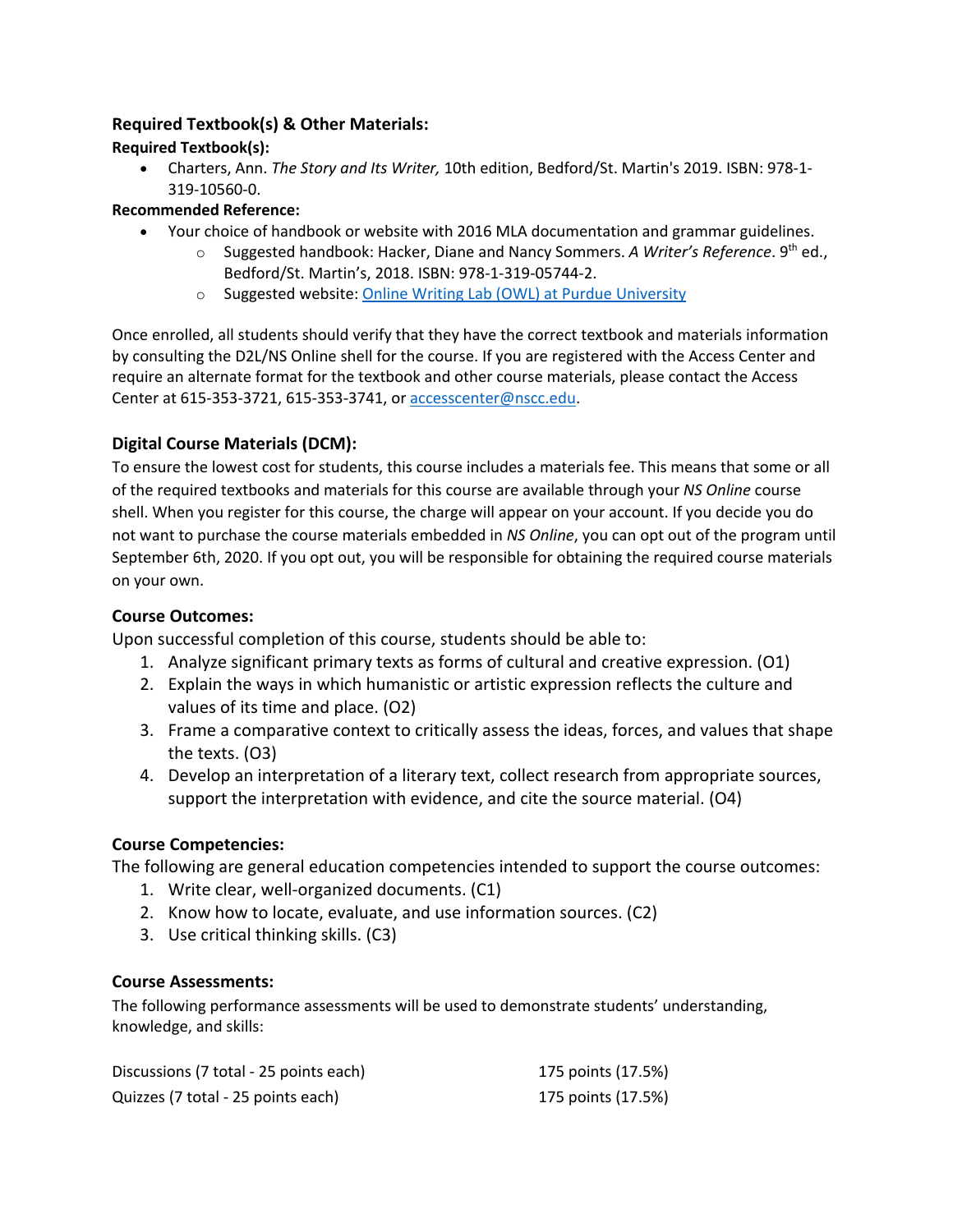Tests (3 total - 100 points each) 300 points (30%) Writing Assignments (2 total - 100 points each) 200 points (20%) Literary Analysis Essay 125 points (12.5%) Literary Analysis Planning Assignment 25 points (2.5%)

## **Grading Policy:**

- **Overall Policies:**
	- $\circ$  Graded work will be returned within two weeks of the due date in most cases.
	- $\circ$  Essays will be graded with the rubric used by all NSCC English instructors.
	- o **All writing assignments and essays require standard 2016 (8th edition) MLA documentation**, including a correct MLA heading and correctly formatted in text citations and Works Cited page.
	- $\circ$  Writing assignments and essays must be submitted in Word or Rich Text (.docx, .doc or .rtf) file formats. Please note that you have access to *Microsoft Office 365*, including *Microsoft Word*, through your MyNSCC email account. Submit these assignments through the Assignment Dropbox; emailed papers and physical copies will not be accepted.
	- $\circ$  Writing assignments and essays must meet the minimum assignment requirements to earn credit. Please note that I make sure your essay is in correct MLA paper format (12 point Times New Roman font, double-spacing, margins, etc.) before determining if it meets the length requirement.
	- $\circ$  No proctors are needed for the quizzes or tests. Quizzes and tests are taken online.
- **Assignments and Testing Procedures:**
	- o **Discussions:**
		- Purpose: Discussion forums will encourage you to share your perspective with classmates while practicing the course outcomes: analyzing primary texts as forms of cultural and creative expression, explaining how texts reflect the culture and values of their time and place, and developing interpretations of texts with evidence. Discussions will help you apply general education competencies, as well: writing clear documents, using information sources, and critical thinking.
		- Directions: to earn full credit for the Module Discussion Boards, you must create a main post and reply to other students. Each Discussion Board is worth 25 points, and you can earn up to 3 points of extra credit.
			- Main post (up to 10 points):
				- o Before creating your post, you should read all of the content in the relevant Module - including the Background and Prereading Notes, the stories from your textbook, and the Analysis and Commentary.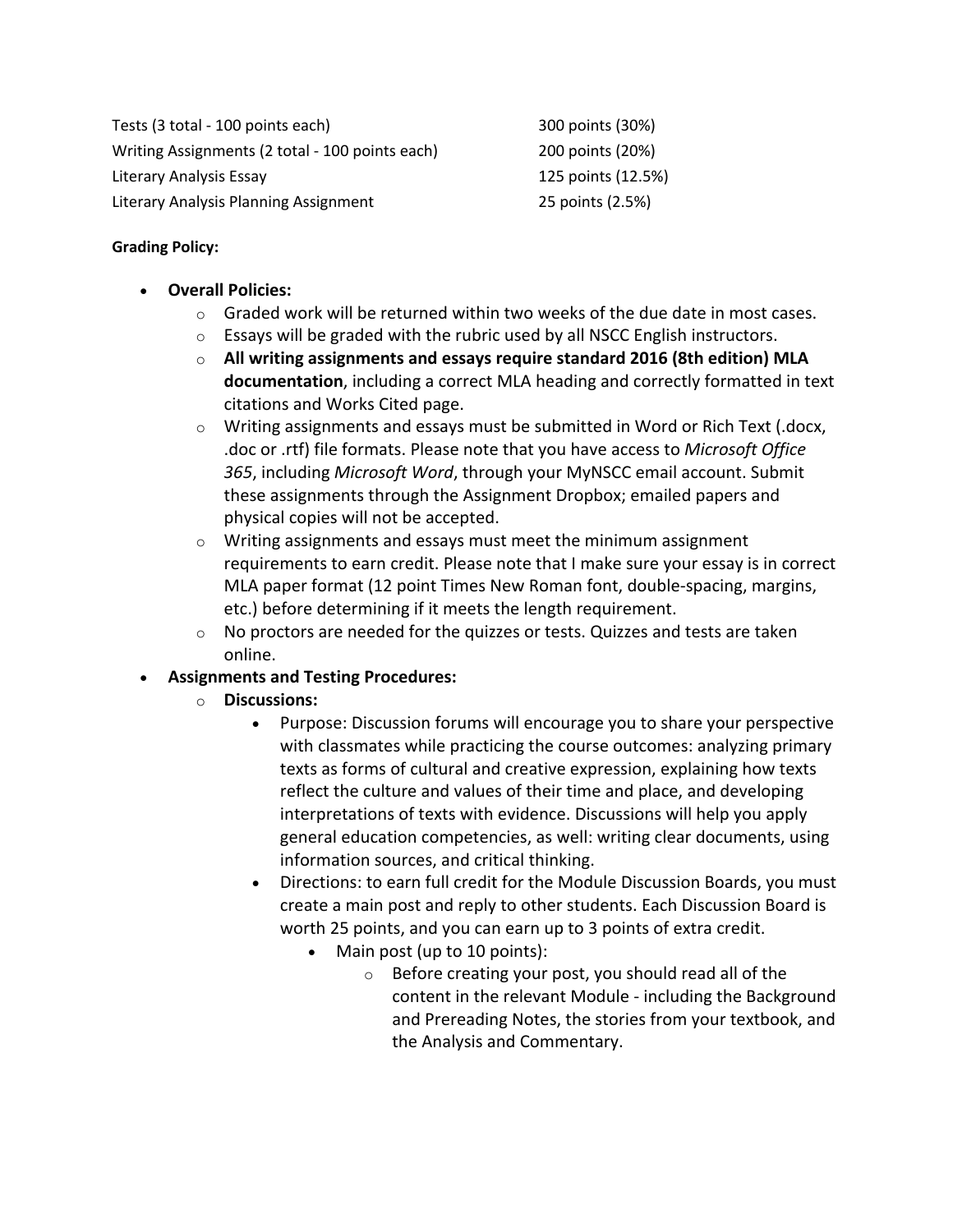- $\circ$  You will not be able to read or respond to other students until you create your main post, so aim to do that in a timely manner.
- o Select *one* of the options to discuss, and write the option number as the title of your post (e.g. Option 3).
- o Be sure to answer all parts of the option you choose, and provide support for your answers.
- $\circ$  If you use direct quotations from the textbook or class notes, you should include quotation marks, but you do not need to add in-text citations or page numbers. You should *not* use any sources other than the textbook or class notes unless you check with the professor first. Be sure to familiarize yourself with the syllabus policies on plagiarism.
- Replies to other students (up to 15 points):
	- o You should respond to at least three other students.
	- o At least *one* of your replies should be on a thread about a different option than you selected for your main post.
	- $\circ$  Discussions will be graded on quality and quantity of your responses.
	- $\circ$  To earn points for responding to other students, you should not just write "I agree" or "Good post." Instead, your responses should comment on the content of the answer, add points, ask questions, disagree with a point, or otherwise promote conversation.
- Extra credit (up to  $+3$  points):
	- $\circ$  You can earn up to 3 extra points on each board if you *read at least 10* of the total posts on the discussion and *upvote the best* ones you read.
- o **Quizzes:**
	- Purpose: Quizzes will be used to ensure the student understands the material presented for each module (including online content and textbook readings). You will also practice skills related to course outcomes: relating texts to the culture and values of their time and place, framing a comparative context to assess the ideas, forces, and values that shape the texts, and developing your vocabulary of literary analysis and interpretation.
	- Directions: Quizzes include multiple choice, multi-select, and matching questions; matching and multi-select questions will allow for partial credit. **Students may use the textbooks and class notes for completing the quizzes, but no websites or any other outside sources are allowed, and students are not allowed to work together on quizzes.** The quizzes do not have a time limit, but students will only be able to submit answers to the quizzes once. Quizzes are made available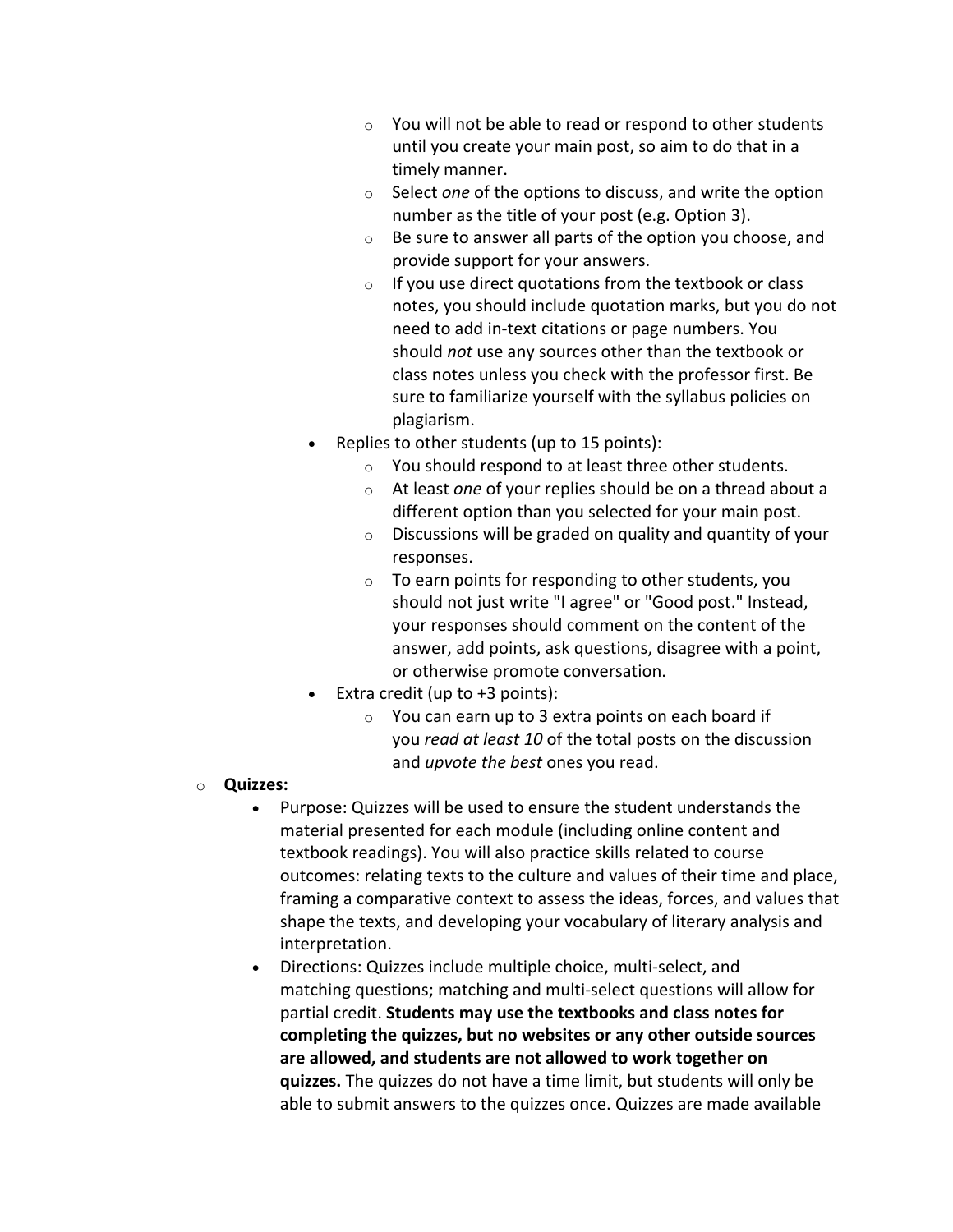to you early in the course and must be completed by the specific deadline dates for each Module (see the Calendar for specific due dates). Quizzes are automatically graded, and you will be able to see feedback immediately.

- o **Tests:**
	- Purpose: Three tests will measure your ability to interpret significant quotations, recognize and apply elements of fiction and genres, apply the course vocabulary to specific texts, discuss how texts reflect their cultural contexts, and analyze texts with evidence for your interpretations. These skills are directly relevant to course outcomes: analyzing primary texts as forms of cultural and creative expression, explaining how texts reflect the culture and values of their time and place, framing a comparative context, and developing interpretations of texts with evidence. Tests will also help you develop all of your general education competencies: writing clear documents, using information sources, and critical thinking.
	- Directions: Tests will contain short answer and long answer questions. Study guides are available within the relevant modules. The tests have a limited availability window (see the Calendar). Tests also have a time limit of 2.5 hours from the time you begin the test until you will have to stop. Students will only be able to submit answers to the tests once. **Students may use the textbooks and notes for completing the tests, but no websites or any other outside sources are allowed, and students are not allowed to work together on tests.** For any direct quotations from the textbook or class notes, you should include a signal phrase as well as quotation marks. (In-text citations with page numbers and Works Cited pages are not required on tests.)
- o **Writing Assignments:**
	- Purpose: Two short essays will allow you to practice your literary analysis and essay writing skills. These writing assignments will provide opportunities for you to practice and demonstrate all course outcomes: analyzing primary texts as forms of cultural and creative expression, explaining how texts reflect the culture and values of their time and place, framing a comparative context, and developing interpretations of texts with evidence. Writing assignments will also help you develop all of your general education competencies: writing clear documents; finding, evaluating, and using information sources; and critical thinking.
	- Directions: Please see the Module 1 and Module 3 Content for requirements and detailed instructions.
- o **Literary Analysis Essay and Literary Analysis Planning Assignment:**
	- Purpose: One fully developed literary analysis essay will allow you to interpret a literary text, relate it to its context, collect research from appropriate sources, support the interpretation with evidence, and cite the source material. This assignment will require you to practice and demonstrate all course outcomes and general education competencies.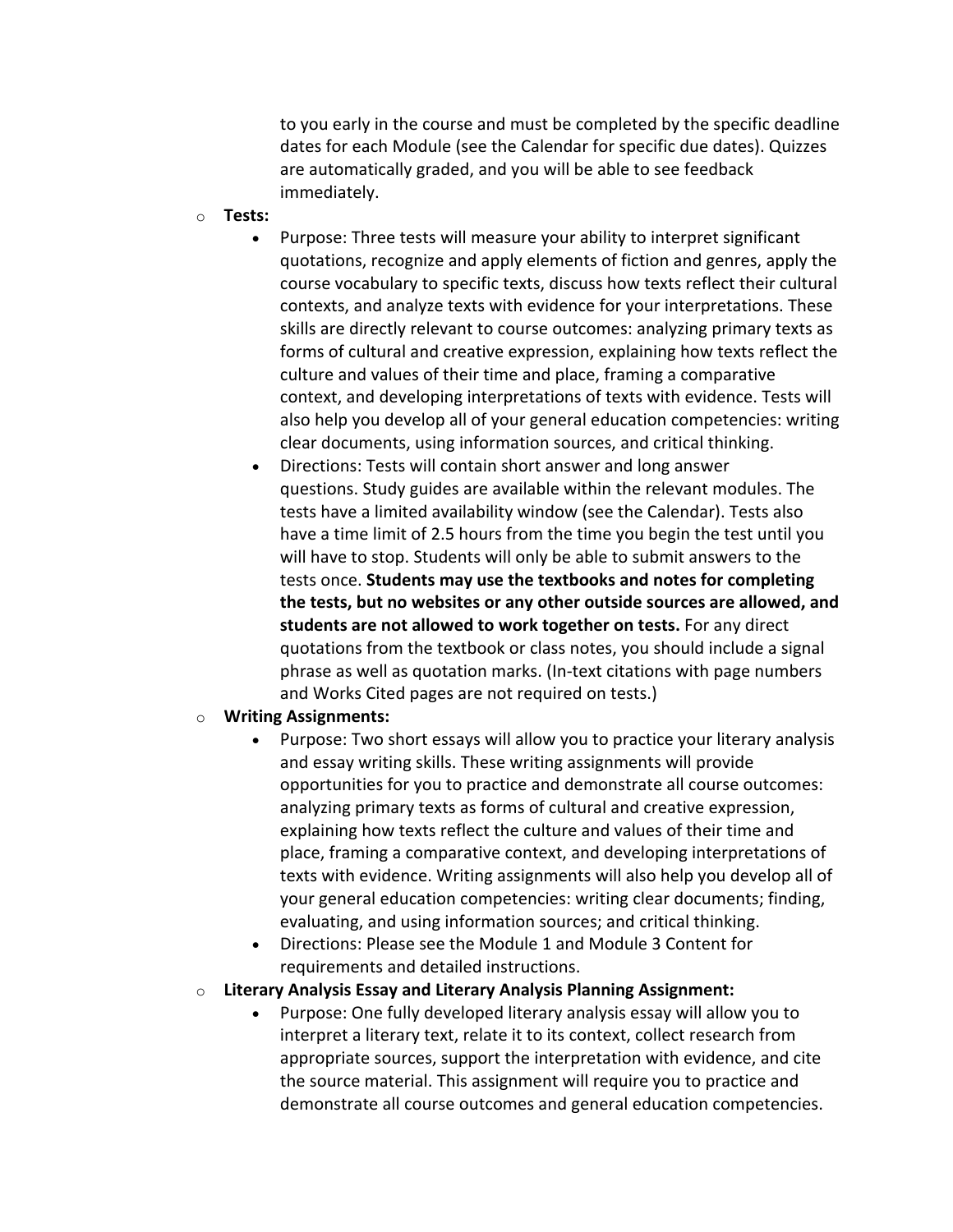• Directions: Please see the Module 5 Content for requirements and detailed instructions.

## **Late Work Policy & Make-up Procedures for Missed Assignments and Work:**

As long as you complete the readings and assignments by the due dates, there are no specific days or times that you need to participate. You can work on this course at a time of day best suited to your needs. The detailed due dates for the tests and essays are listed in the calendar and should be met. Assignments and quizzes may be done early, but **late work (completed after the due date noted in the calendar) will not be accepted, neither will late tests or essays.**

I reserve the right to consider extenuating circumstances. Please contact me immediately if you have a serious medical situation, family emergency, or other crisis.

## **Attendance Policy**

The College is not an attendance taking institution as defined by 34 CFR 668.22(b)(1) in the Code of Federal Regulations; however, students are expected to attend all scheduled classes and laboratories.

- Absences in a course may affect a student's final grade.
- Tardiness may also affect a student's final grade.
- Students are responsible for all work/tests that occur during any missed class session(s) regardless of reason(s) for absence.
- Students who are sick or not well enough to attend class must notify the instructor as soon as possible before the scheduled class time, unless incapacitated or unable to do so. In that case, students must contact the instructor as soon as reasonably possible.
- If a student has an unavoidable conflict with a scheduled class session, students must notify the instructor, preferably before the class session, or as soon as possible.

For purposes of financial aid continued attendance is determined via engagement in the course. This can be accomplished in several ways including, but not limited to, continued attendance and/or participation in on-ground class sessions, participating in D2L as prompted (e.g., responding to an instructor's email, posting to a discussion board), and/or completing and submitting assignments.)

To the extent that attendance is kept in this class it is not for the purpose of the College but is instead associated with the instructor's individual grading rubric.

| www.npower   |              |
|--------------|--------------|
| Letter Grade | Points Range |
|              | 900-1000     |
|              | 800-899      |
| Ր            | 700-799      |
|              | 600-699      |
|              | $0 - 599$    |
| FA/FN        | (see below)  |

#### **Grading Scale:**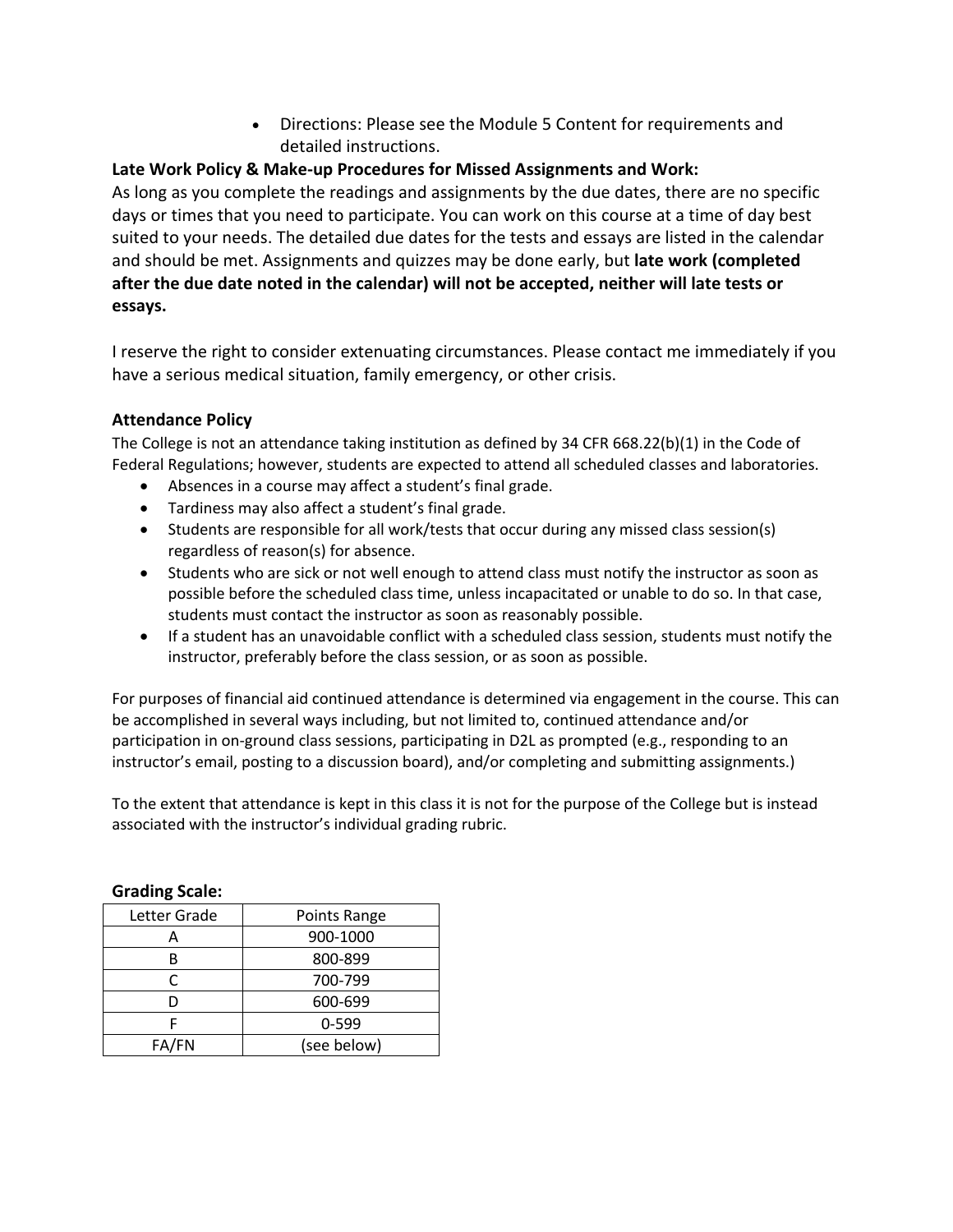## FA

According to NSCC policy, an FA is awarded to students who do not officially withdraw from a course and do not attend after the cut-off date provided in the academic calendar. Please refer to the current academic calendar available on the Nashville State web site, looking for the date that indicates it is the "Last Day to Earn F for Attendance (FA)." Students who stop attending on or before this date receive an FA; students who stop attending after this date receive an F.

For online courses, attendance is defined by submission of assignments. Students who fail a course and whose last assignment is submitted on or before the FA date will earn an FA for the course. Students who fail a course and whose last assignment is submitted after the FA date will earn an F for the course. An FN is assigned to students who do not submit any assignments.

For Fall 2020 semester, if you fail the course and your last assignment is submitted on or before October 30, you will earn an FA as your final grade. If you fail the course and your last assignment is submitted after October 30, you will earn an F as your final grade.

#### **Class Notes**

- **Coronavirus Resources** Nashville State Community College continues to monitor COVID-19. We encourage faculty, staff, and students to remain vigilant with personal health. This website serves as the information source for Nashville State relating to the Coronavirus outbreak and our response: https://www.nscc.edu/about-nscc/coronavirus-resources. In addition to College announcements, this site contains links to national, state, and local informational resources that provide updates on the outbreak.
- Participation Your participation in this course is a vital part of the learning environment. Participation includes more than just reading the texts and completing the quizzes, assignments, and tests. You need to use all of the resources available to you - including clicking through all parts of each module (pay particular attention to the "Additional Resources" section). The Discussion Board is available to you to engage in class-wide explorations of your responses to the readings. If you don't understand something, post a question to the Help Discussion Board. In all likelihood someone else in the course will be able to help you understand what you may not be able to figure out on your own. The discussion questions for each module are NOT optional. You should respond to the prompt in the assignment and read other students' responses as well. You also need to reply to each other's postings. A large part of learning is sharing ideas. I will monitor the discussions and provide feedback once the due date is past; therefore, it is important to go back into the discussions once they are graded. In addition, the email system is available to communicate with the instructor.
- **Updates** Be sure to check your NS Online email, the course News, and the Help Discussion Board regularly for announcements, reminders, and advice. You can also set up automatic reminders from NS Online: click on your name in the upper right corner of the screen, and then click Notifications. You can add your cell phone number and check the boxes for when you want to receive text message notifications (such as for upcoming due dates, new News items posted, or new grades available). You can download the BrightSpace Pulse (NS Online) app here, too.
- **Policy Regarding Course Content** Course materials—including literature, supplementary materials, Internet content, and class discussions—may contain graphic content, mature content, and content that some might find difficult or offensive. The course content may be challenging and difficult, but advanced study requires grappling with these topics. No material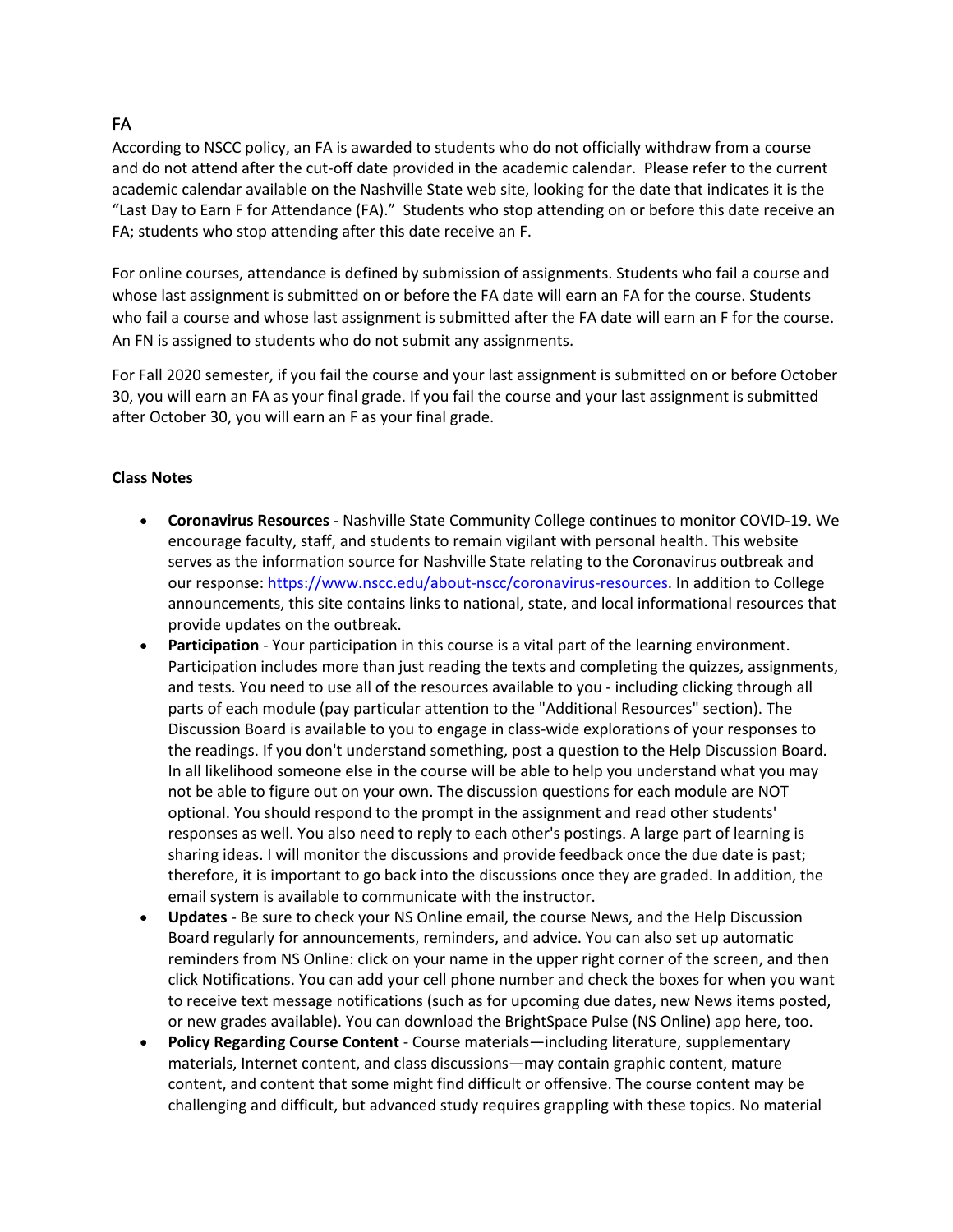will be changed or any substitution allowed. By choosing to remain in this course, you have chosen to accept its requirements. Hearing the voices of writers and of fellow students is an important part of this process, so all of us must work to create an environment that is both respectful and academically rigorous.

- **Writing Skills and MLA Documentation Help** The prerequisites of ENGL 1010 and 1020, Composition I and II, mean that you should have competence in the following skills:
	- $\circ$  Analyzing and evaluating written expression, reading critically for elements that reflect an awareness of situation, audience, purpose, and diverse points of view.
	- o Developing a central idea through appropriate rhetorical patterns.
	- $\circ$  Practicing writing as a process of planning, organizing, composing, revising, and editing for correct diction, syntax, usage, grammar, mechanics, and MLA format.
	- $\circ$  Incorporating credible evidence and analysis according to MLA standards, and demonstrate an understanding of the basic distinctions between opinions, facts, and inferences.

If you need to review these concepts, a variety of resources are available. Set yourself up for success this semester by using these resources and asking for help whenever you need it:

- **Resources** for writing skills and MLA documentation are provided within the course check "Additional Resources" on Modules that require written assignments.
- **Learning Center:** The Learning Center, located inside the NSCC library, offers all NSCC students free, drop-in academic assistance. Services include access to computers for research, email, and tutorials in course content. In addition, tutors are available to help in many subjects, including writing and computers.
- *Net Tutor***:** *Net Tutor* is an online tutoring resource available free for students at NSCC. An online tutor can look at your writing and give feedback or you can ask questions in live chat. Within the course, click on the Resources tab and then "Free Online Tutoring."
- **Library:** The NSCC library has many research tools and resources available to help you. Librarians are available to help with research and answer questions. You may call them at 615-353-3555 or visit nscc.libguides.com/contactus.

## **Technology Statement**

- All classes at the College are web enhanced.
- It will be essential for students to have access to a computer and an internet connection to complete assignments, engage in online discussions, and access various course materials through D2L/NS Online course shells.
- Students may also be required to use free video conferencing platforms (ex: Zoom, Teams) for classes and meetings.
- Students will be responsible for appropriate dress while on video, to ensure a distraction free environment (mute sound as needed) and to ensure their background is neutral for others to view.
- If you have questions or concerns regarding access to a computer or internet resources, please contact your instructor. Additional information available: https://www.nscc.edu/currentstudents/student-online-resources/access-to-internet-and-technology.
- Certain publisher materials may not work on cellphones.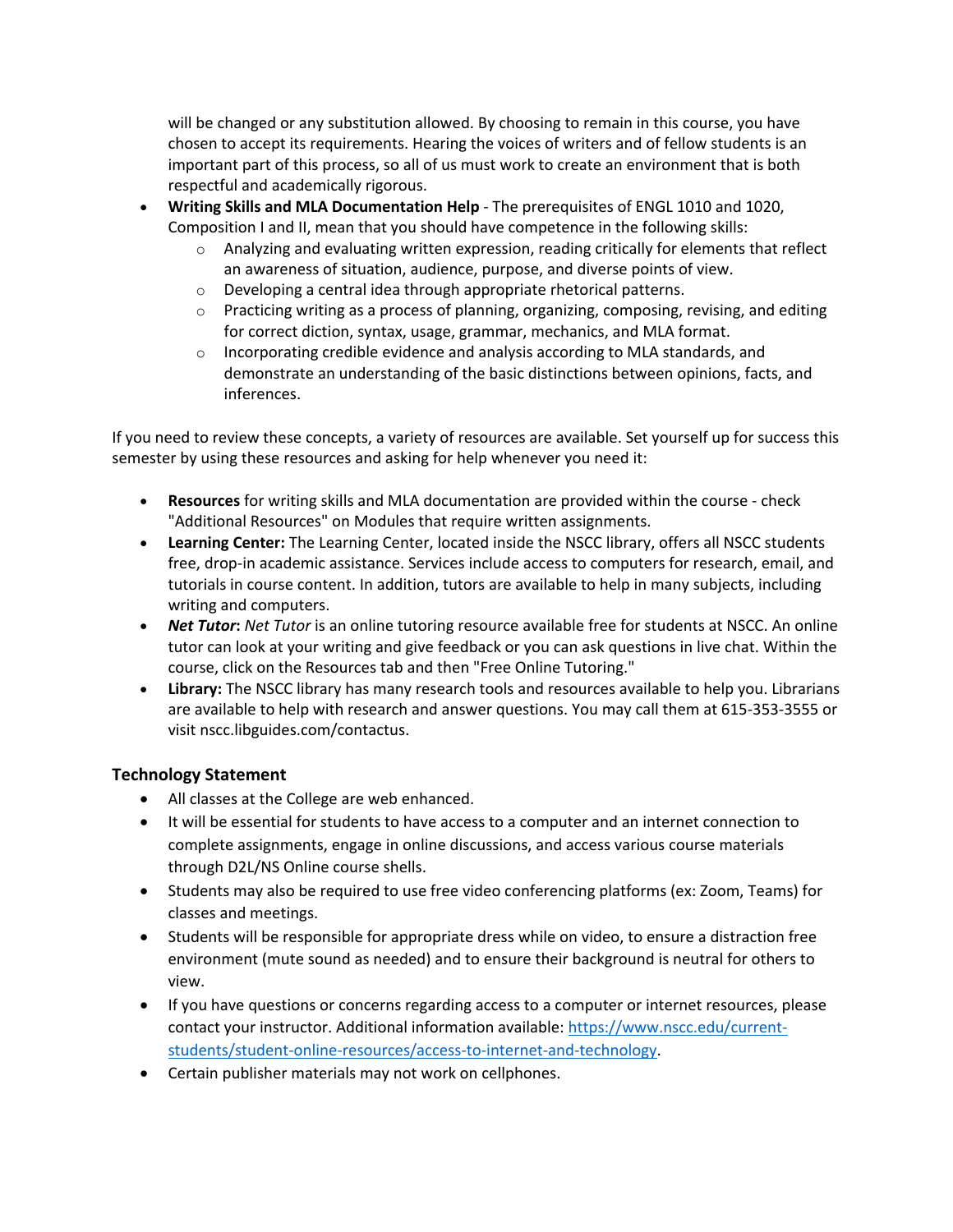#### **Computer Labs**

Computers are available for student use at each campus during campus open hours. Open computer lab availability for Fall 2020 may vary from campus to campus.

Students should check NSCC website for current hours of operation.

### **D2L/NS Online and myNSCC**

It is students' responsibility to check D2L/NS Online course shells for all enrolled courses and myNSCC, including student email, on a regular basis. These are the official communication channels between the college and students, who are responsible for the information communicated through those channels. D2L/NS Online contains specific course information and myNSCC contains information important for other purposes.

### **ADA Compliance Statement**

Nashville State complies with the Americans with Disabilities Act (ADA). If you require accommodations for any courses in which you are enrolled, contact the Access Center at 615.353.3741 or 615.353.3721, or e-mail accesscenter@nscc.edu. If you are registered with the Access Center and require an alternate format for the textbook and other course materials, please contact the Access Center.

### **Classroom Misconduct**

Nashville State Community College has a zero-tolerance policy for disruptive conduct in the classroom. Students whose behavior disrupts the classroom will be subject to disciplinary measures. Please review the Nashville State Student Code of Conduct policy. Please be aware that children are not allowed in class or to be left unattended on campus.

### **Academic Misconduct**

Any form of academic dishonesty, cheating, plagiarizing, or other academic misconduct is prohibited. Students are responsible for understanding and abiding by the Academic Misconduct Policy in the Nashville State Student Code of Conduct. In addition to other possible disciplinary measures that may be applied through regular college procedures as a result of academic dishonesty, the instructor has the authority to assign an "F" or a "zero" for the exercise, paper, or examination, or to assign an "F" for the course. Students may appeal through the appropriate college grade appeal procedures.

"In general, these three acts are considered plagiarism: (1) failing to cite quotations and borrowed ideas, (2) failing to enclose borrowed language in quotation marks, (3) failing to put summaries and paraphrases in your own words" (Hacker and Sommers 370). Academic dishonesty may be defined as, but is not limited to, intentionally trying to deceive by claiming credit for the work of another person, using information from a web page or source without citing the reference, fraudulently using someone else's work on an exam, paper, or assignment, recycling your own work from another course, purchasing papers or materials from another source and presenting them as your own, attempting to obtain exams/materials/assignments in advance of the date of administration by the instructor, impersonating someone else in a testing situation, providing confidential test information to someone else, submitting the same assignment in two different classes without requesting both instructors' permission, allowing someone else to copy or use your work, using someone else's work to complete your own, altering documents, transcripts or grades, and forging a faculty/staff member's signature.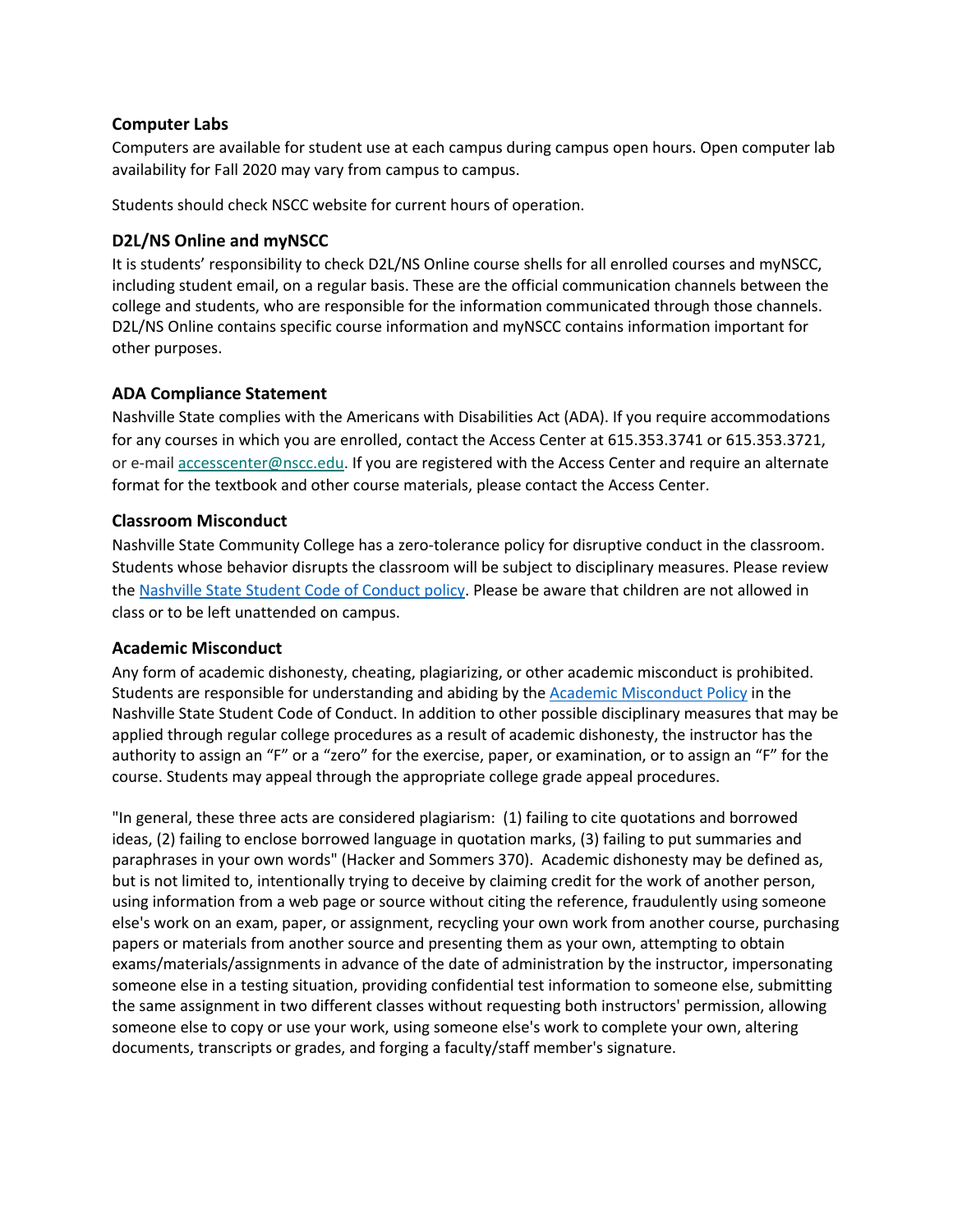Instructors at NSCC have access to a variety of sources to search for plagiarized work. Assignments and papers are checked by *Turnitin.com* before I grade them. Students charged with Academic Misconduct will receive written notice via NSCC email. Students have five working days to appeal the sanction to the Dean for Student Services.

#### **Course Content**

Course materials—including literature, supplementary materials, Internet content, and class discussions—may contain graphic content, mature content, and content that some might find difficult or offensive. The course content may be challenging and difficult, but advanced study requires grappling with these topics. No material will be changed or any substitution allowed. By choosing to remain in this course, you have chosen to accept its requirements. Hearing the voices of writers and of fellow students is an important part of this process, so all of us must work to create an environment that is both respectful and academically rigorous.

### **Academic Early Alert System**

Nashville State Community College uses an Early Alert System to let students know of a faculty member's concern in one or more of these academic areas: lack of attendance, lack of classroom participation, late or missing assignments, and/or poor performance on assignments/tests. \*Please note that Early Alerts do not affect a student's academic standing. If you receive an Early Alert email, please see your instructor and your academic advisor as soon as possible.

#### **RAVE Emergency Alert System**

Emergency events can happen at any time, and Nashville State Community College wants to notify students if and when they occur. For this reason, all students have been enrolled in the free RAVE alert system. If you have not already done so, please log in at https://www.getrave.com/login/nscc to confirm and update your contact information and notification preferences. It is critical that your information be correct so that you will receive any emergency notifications. Your RAVE Username is your NSCC email address. If you've never received an email from RAVE with your password, or if you need to reset your password, select "Forgot your password?" and a new password will be emailed to you. Should the RAVE system indicate "user not found", select Register and create your own RAVE account.

#### **Student Wellness**

- The general well-being of students is an important component of their academic success. With this in mind, Nashville State Community College has several resources available to provide support when needed:
	- o Students with general, non-academic questions and concerns about COVID-19 may email virusinfo@nscc.edu.
	- $\circ$  Five free telephone therapy sessions are available via Agape Counseling by calling 615-781-3000.
	- $\circ$  Online tutoring is available via NetTutor within the D2L course shells.
	- o A comprehensive list of online student resources may be found at https://www.nscc.edu/current-students/student-online-resources
	- o A comprehensive list of student support services may be found at https://www.nscc.edu/current-students/on-campus-resources/student-supportservices